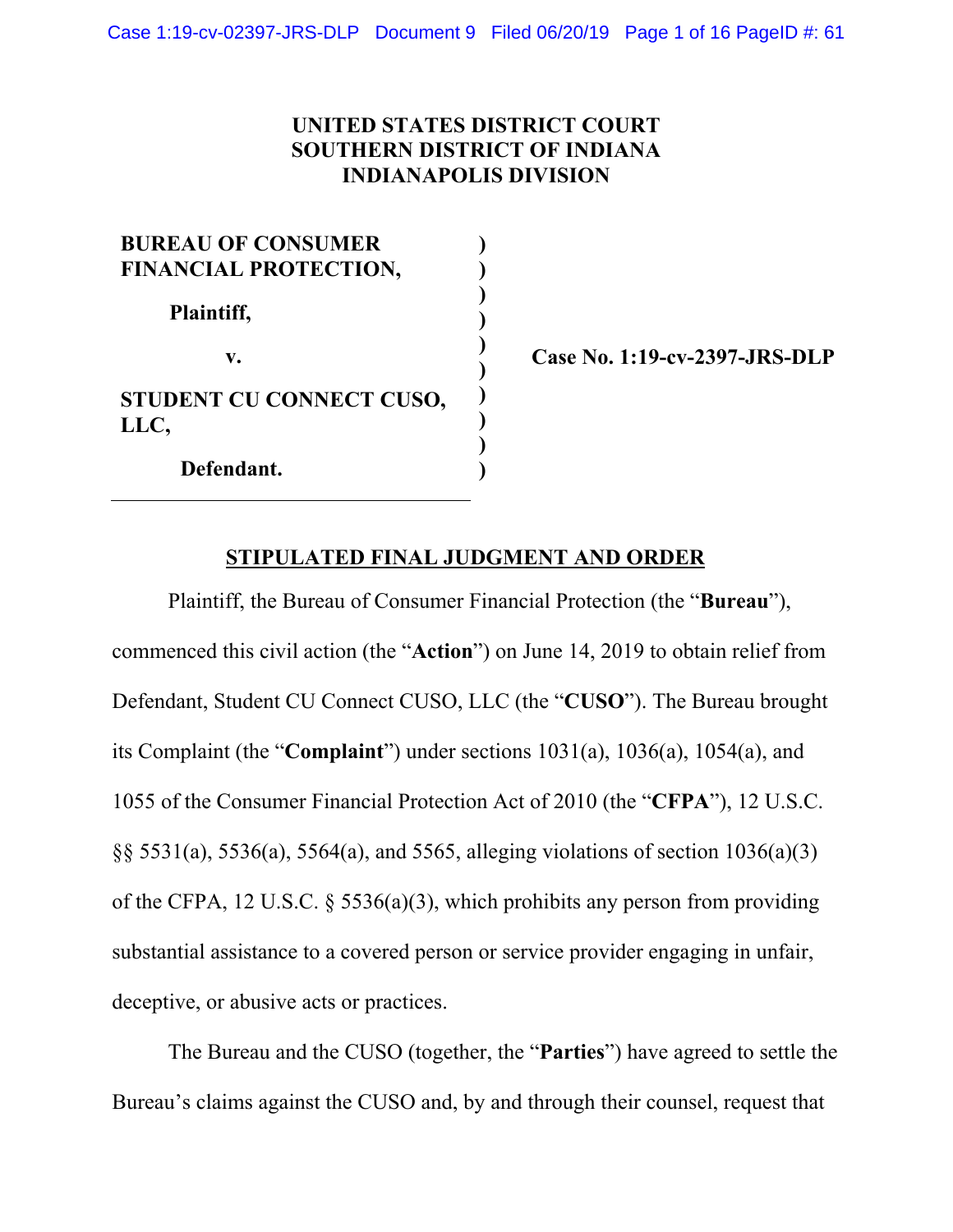this Court enter this Stipulated Final Judgment and Order (this "**Order**").

# **DEFINITIONS**

In addition to the definitions set forth in the provisions above, the following definitions apply to this Order:

- 1. "**Affected Consumer**" means any student borrower who received a Loan (as defined below) that was not paid in full as of the Effective Date (as defined below).
- 2. "**Consumer Information"** means identifying information obtained by the CUSO about any individual consumer in connection with the Loan Program (as defined below), including that consumer's name, address, telephone number, email address, social security number, or any data that enables access to any account of that consumer (including a credit card, bank account, or other financial account). Consumer Information does not include any compilation or summary of Consumer Information if such compilation or summary does not include identifying information of individual consumers.
- 3. **"Consumer Reporting Agency"** has the same meaning as set forth in the Fair Credit Reporting Act, 15 U.S.C. § 1681a(f).
- 4. "**Effective Date**" means the date on which this Order is issued.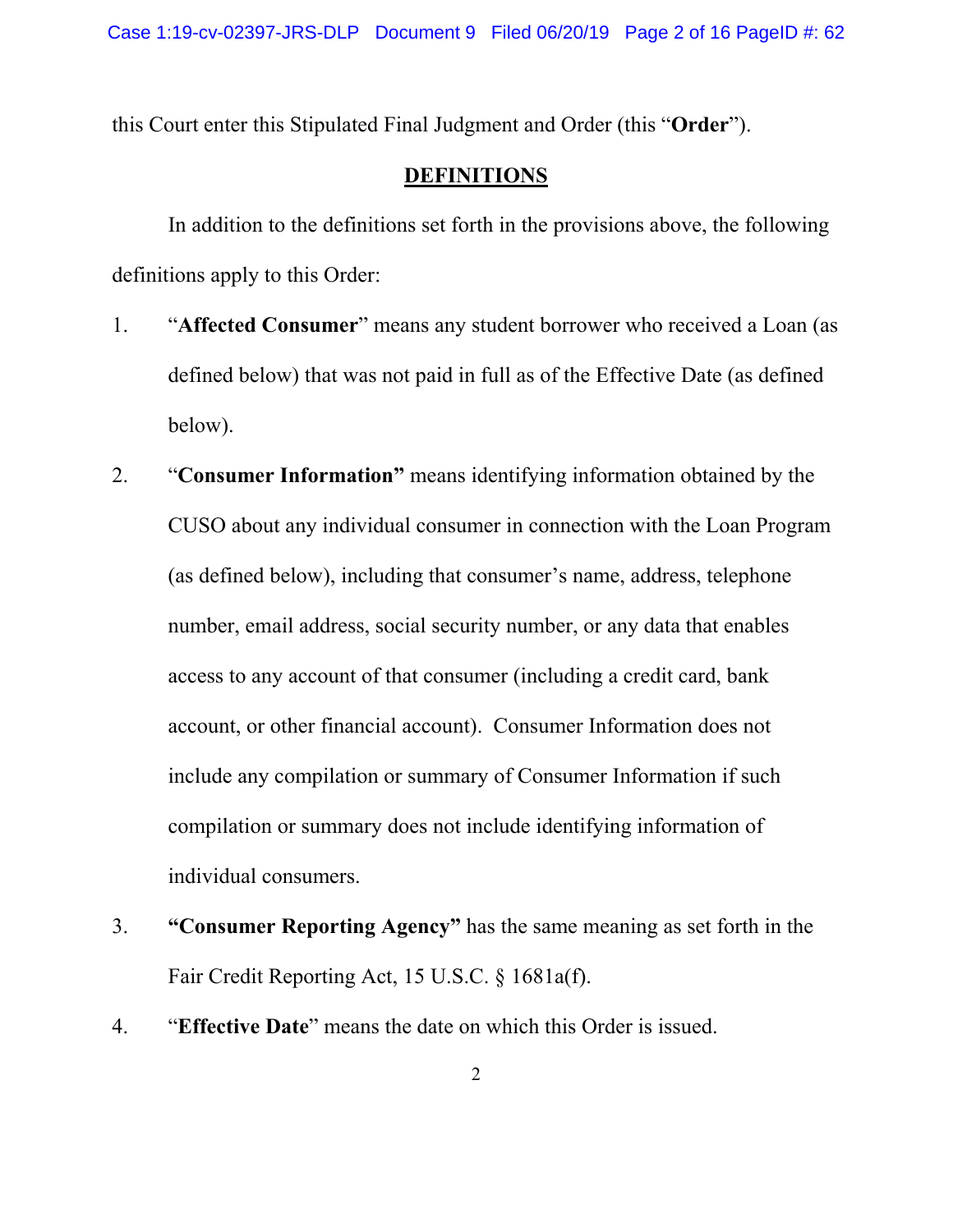- 5. "**Enforcement Director**" means the Assistant Director for the Office of Enforcement for the Bureau, or his/her delegee.
- 6. "**ITT**" means ITT Educational Services, Inc.
- 7. "**Loan**" means one of the private student loans entered into by or originated to students of ITT schools by a third party pursuant to the Loan Program (as defined below), and currently owned by the CUSO.
- 8. "**Loan Program**" means the private student loan program established by ITT and the CUSO together with other parties, pursuant to certain agreements, which provided funding for students attending ITT schools.
- 9. "**Redress Plan**" means the comprehensive written plan for the CUSO's implementation of this Order.
- 10. "**Servicer**" means the servicer of one or more of the Loans.

#### **FINDINGS**

- 11. This Court has jurisdiction over the Parties and the subject matter of the Action.
- 12. The Complaint alleges claims upon which, if the Bureau were to prevail, relief may be granted under the CFPA. The relief provided in this Order is appropriate and available pursuant to sections 1054 and 1055 of the CFPA, 12 U.S.C. §§ 5564 and 5565.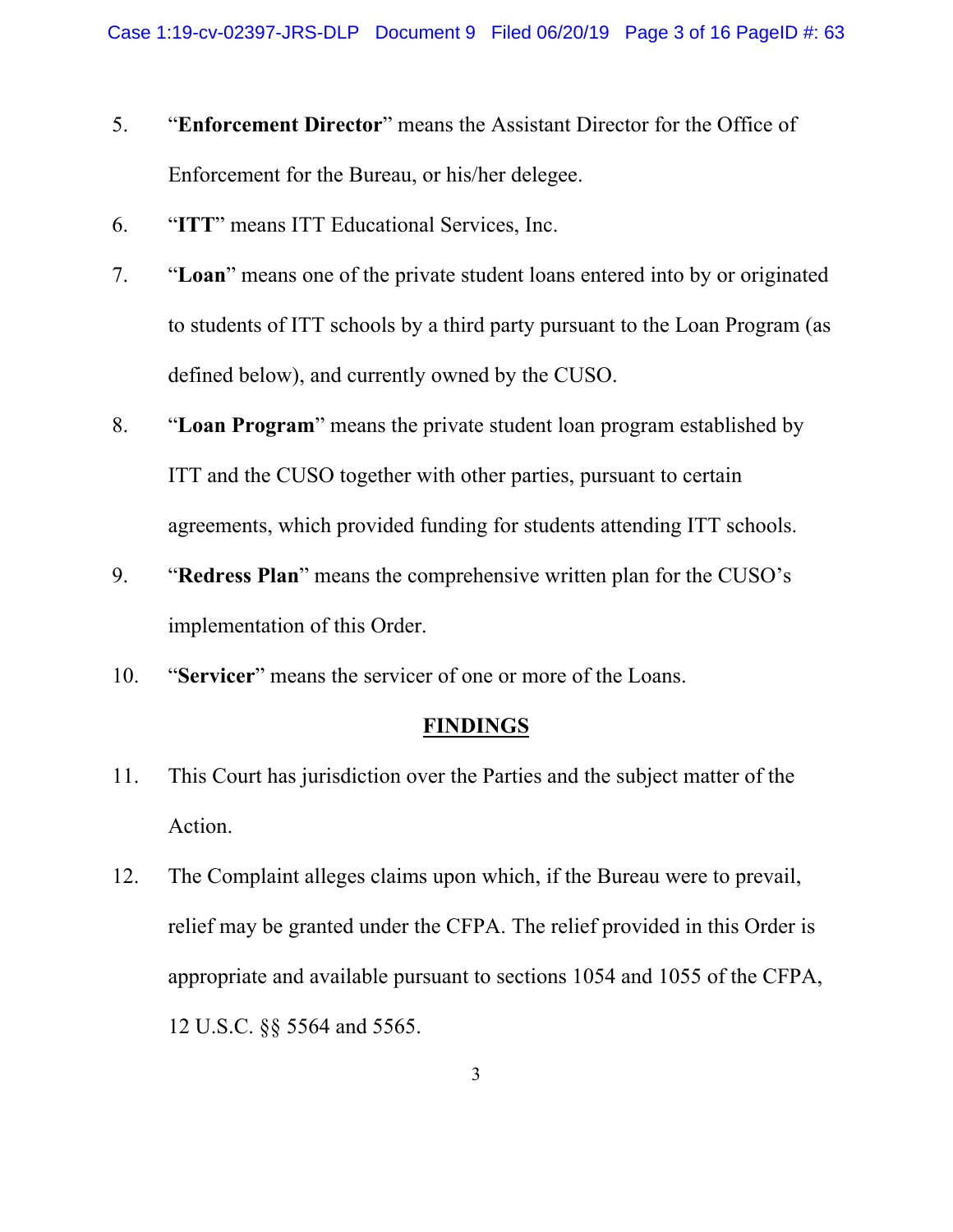- 13. The Parties agree to entry of this Order, without adjudication of any issue of fact or law, to settle and to resolve all matters arising from the conduct alleged in the Complaint.
- 14. The CUSO neither admits nor denies any of the allegations in the Complaint except that, for the purposes of this Order, the CUSO admits the facts necessary to establish this Court's jurisdiction over it and over the subject matter of the Action.
- 15. The Parties acknowledge that the discontinuance of collection of the Loans, as described in this Order, is based on alleged infirmities in the original creation of the Loans, stemming from alleged unlawful actions or other alleged misconduct, perpetrated at the time of the Loans' origination, that allegedly render the Loans unenforceable. The cessation of collection is for the purpose of correcting the alleged unlawful business practices and alleged misconduct.
- 16. The CUSO is an entity that was created for the Loan Program. In connection with the Loan Program, the CUSO owns the Loans and, subject to certain conditions and limitations contained in certain Loan Program agreements, provides for the servicing of the Loans by the Servicer.
- 17. The CUSO has not acquired, and will not acquire, loans other than the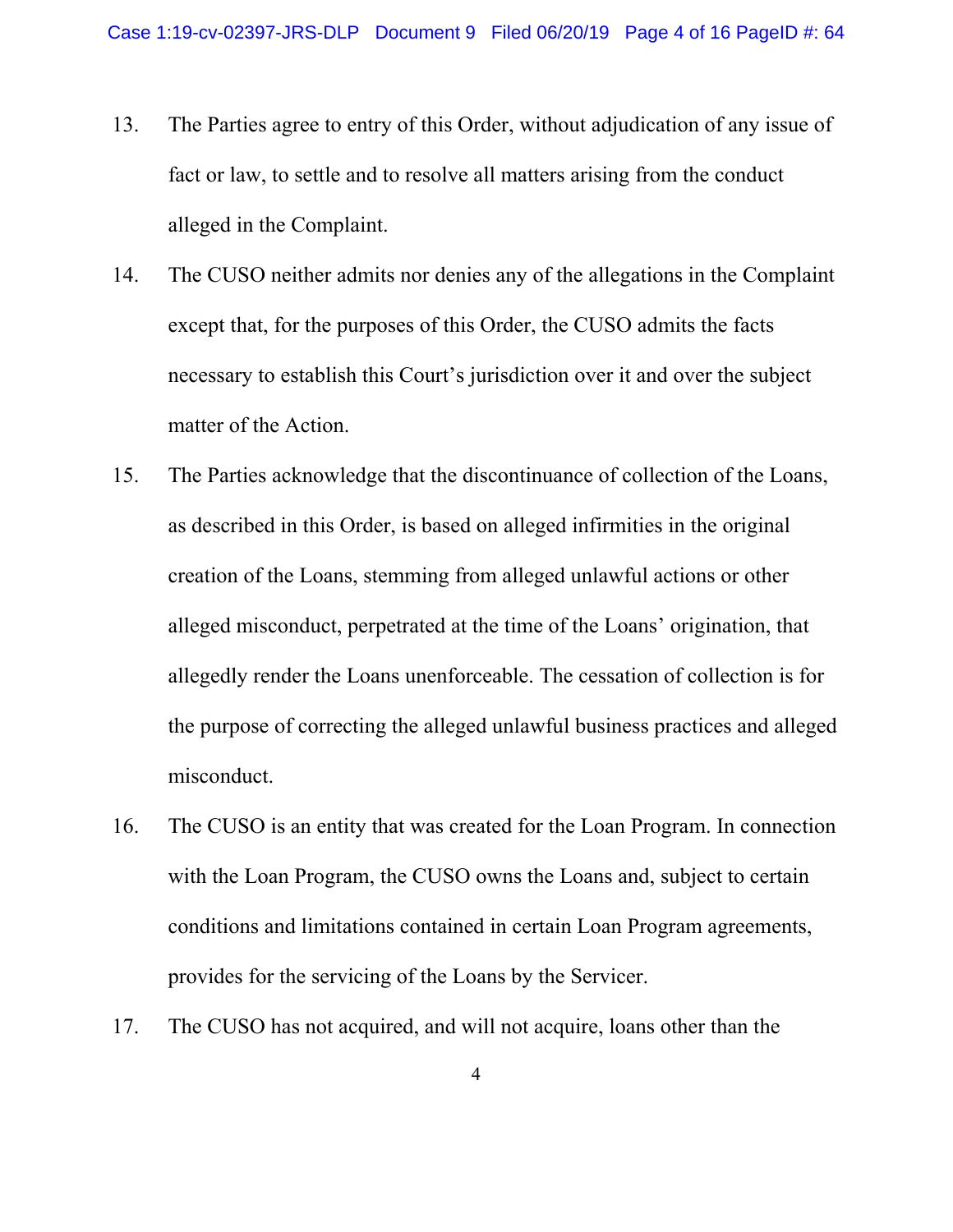Loans, does not conduct business other than Loan Program business, and intends to cease conducting all business upon the completion of its obligations as set out in this Order. Given that the CUSO will not conduct any additional business, the Bureau has agreed not to seek injunction, compliance, and reporting requirements beyond those specified in this Order.

- 18. The CUSO waives service under Rule 4(d) of the Federal Rules of Civil Procedure and waives all rights to seek judicial review of or otherwise to challenge or to contest the validity of this Order. The CUSO also waives any claim it may have under the Equal Access to Justice Act, 28 U.S.C. § 2412, concerning the prosecution of the Action to the date of this Order.
- 19. Entry of this Order is in the public interest.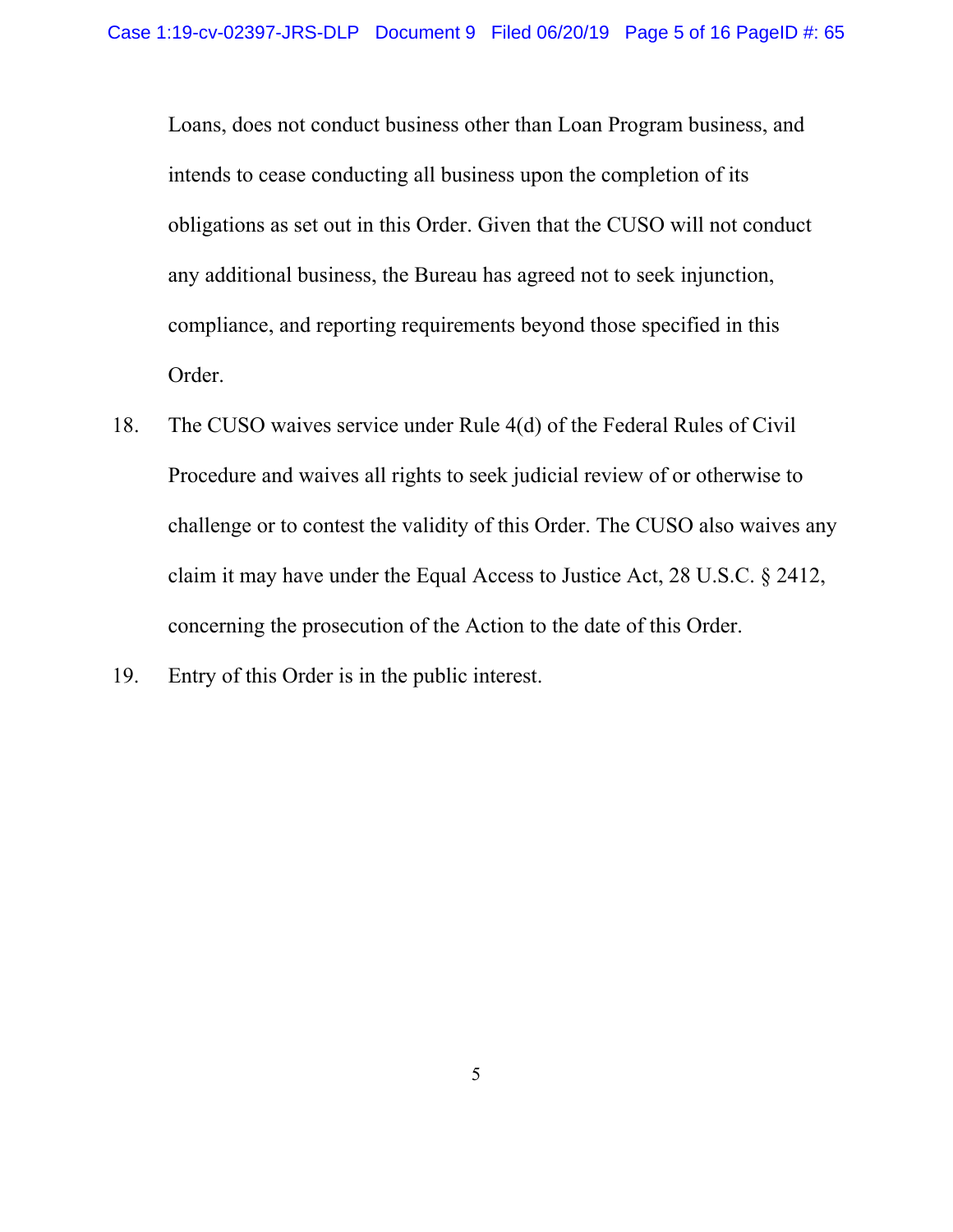#### **ORDER**

#### **I.**

# **ORDER TO CEASE AND DESIST AND TO TAKE OTHER AFFIRMATIVE ACTION**

#### **IT IS ORDERED that:**

20. As of the Effective Date, the CUSO will:

- a. Cease all collections activities and cease accepting payments from consumers related to any Loan; and
- b. Take no further action to enforce or to collect any Loan.
- c. Notwithstanding the requirements of subparagraphs (a) and (b) of this Paragraph, the CUSO will not be regarded as in violation of this Order if it sends out routine statements or notices that could be considered collection activity within 20 days after the Effective Date; nor will the CUSO be regarded as in violation of this Order in the event that a payment from a consumer related to any Loan is discovered to have been accepted or processed after the Effective Date, provided that the CUSO, or the Servicer acting on the CUSO's behalf, makes efforts to return the payment to the consumer as specified in the Redress Plan.
- 21. Within 30 days of the Effective Date, the CUSO will discharge and cancel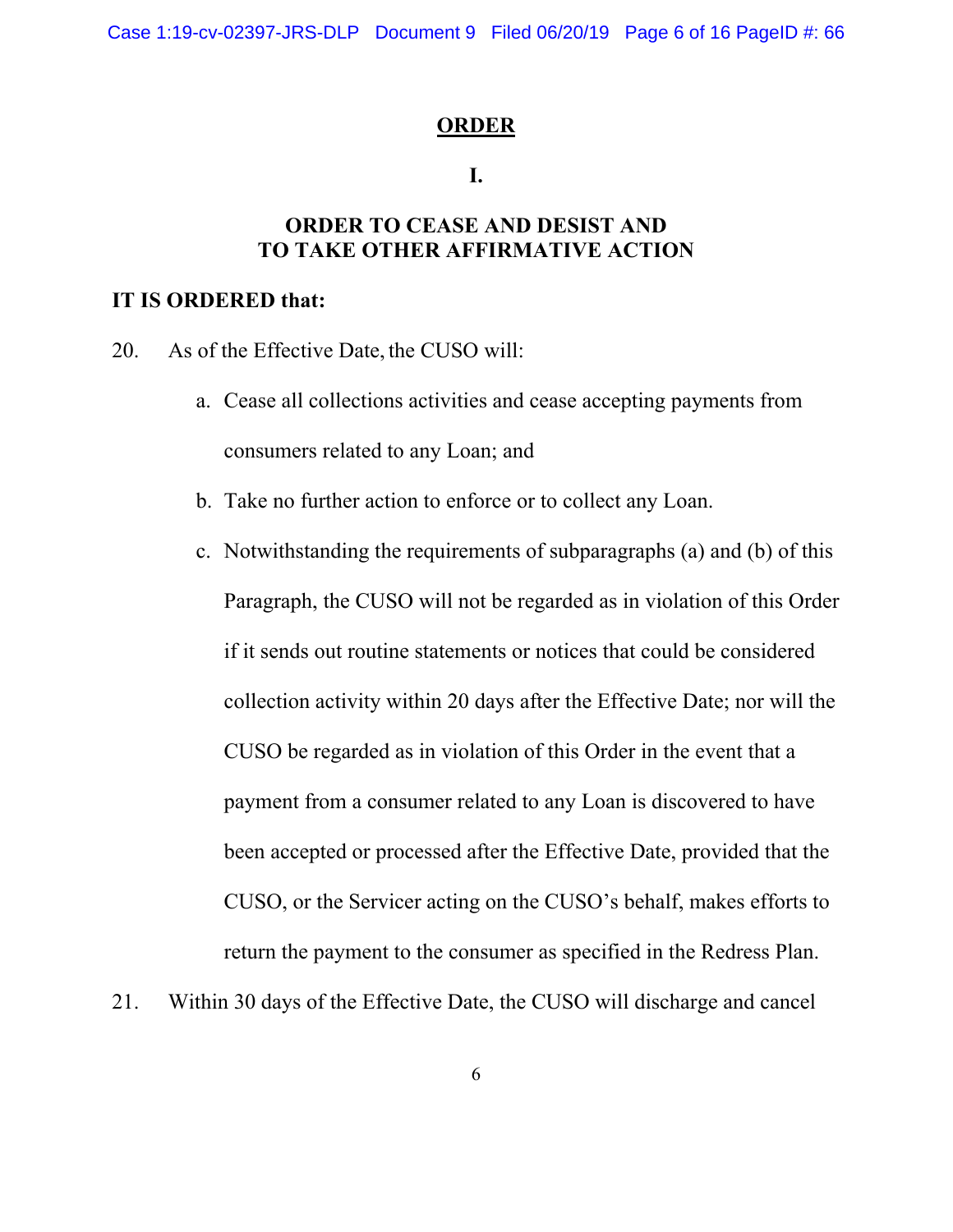all outstanding balances of all Affected Consumers' Loan accounts, including associated fees, charges, and interest.

- 22. Within 30 days of the Effective Date, the CUSO will submit written requests to all Consumer Reporting Agencies to which the CUSO or the Servicer has reported information about the Affected Consumers' Loans, directing those Consumer Reporting Agencies to delete the consumer trade lines associated with the Affected Consumers' Loans by updating those consumer trade lines with the appropriate codes to reflect that each of those consumer trade lines has been deleted and, if an explanation is required, with the codes referencing a negotiated court settlement.
- 23. Within 30 days of the Effective Date, the CUSO will send notifications to the Affected Consumers, by first class mail to the most recently available postal address contained in the Servicer's system of record for each Affected Consumer, informing them of the new status of their Loans, and the requested updated status of the credit reporting related to their Loans, consistent with this Order.
- 24. Except as and to the extent provided herein and in the Redress Plan, the CUSO will relinquish all dominion, control, and title to all Loan payments made after the Effective Date. No part of those funds may be retained by the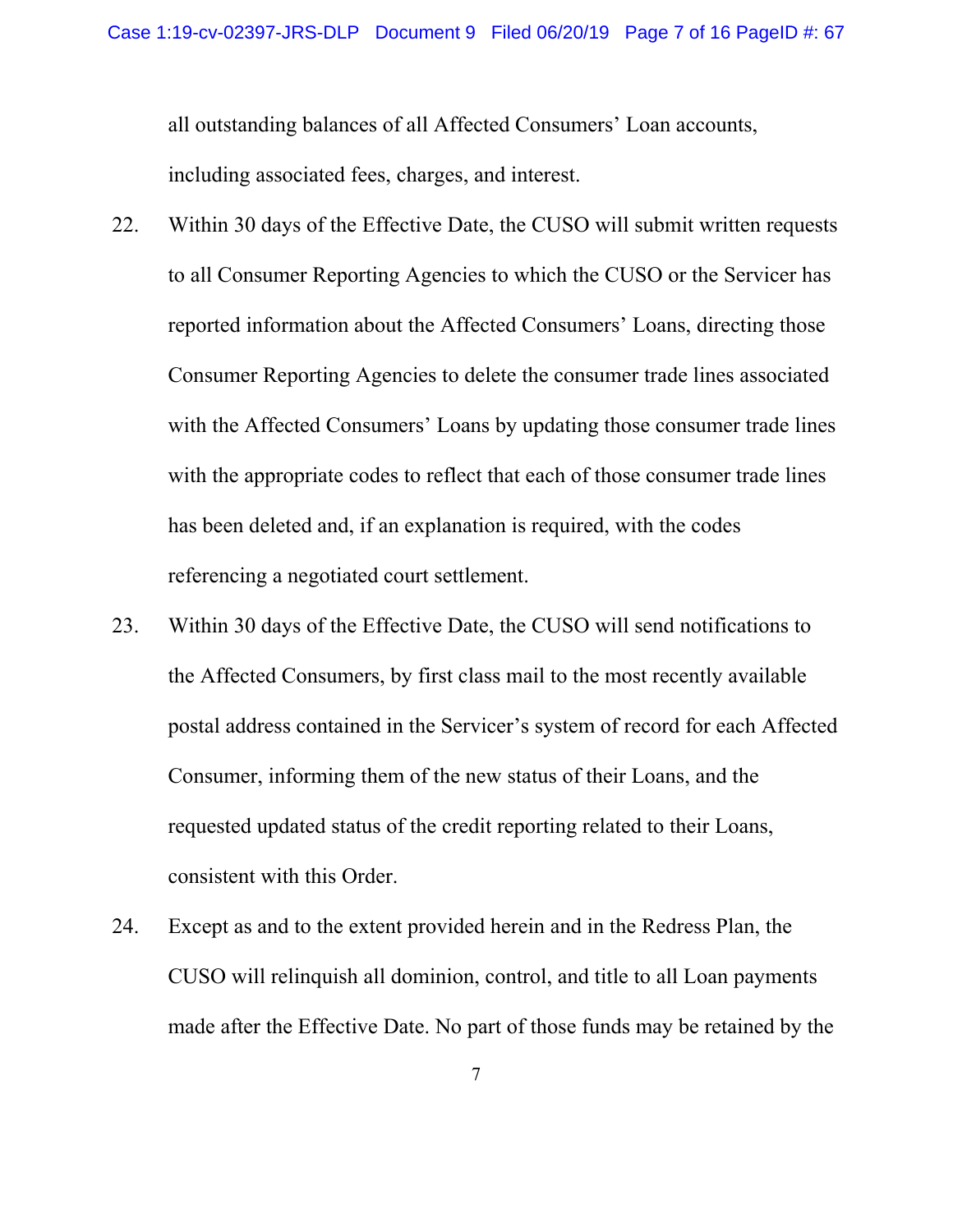CUSO.

- 25. In the event that Loan payments made after the Effective Date are unreturnable funds as defined in the Redress Plan, the CUSO will pay any such funds to the Bureau, by wire transfer to the Bureau or to the Bureau's agent, according to the Bureau's wiring instructions. The Bureau may make continued attempts to distribute those funds to consumers. If the Bureau determines, in its sole discretion, that such additional distribution is wholly or partially impracticable or otherwise inappropriate, or if funds remain after the additional distribution is completed, the Bureau will deposit the remaining unreturnable funds with the United States Treasury as a miscellaneous receipt. The CUSO will have no right to challenge any actions that the Bureau or its representatives may take under this Section.
- 26. Upon the Effective Date, the CUSO promptly will begin implementation of the Redress Plan. The Enforcement Director has reviewed the Redress Plan and has made a determination of non-objection. The CUSO will implement and adhere to the steps, recommendations, deadlines, and timeframes outlined in the Redress Plan.
- 27. The Redress Plan, among other things:
	- a. Specifies how the CUSO will notify Affected Consumers, consistent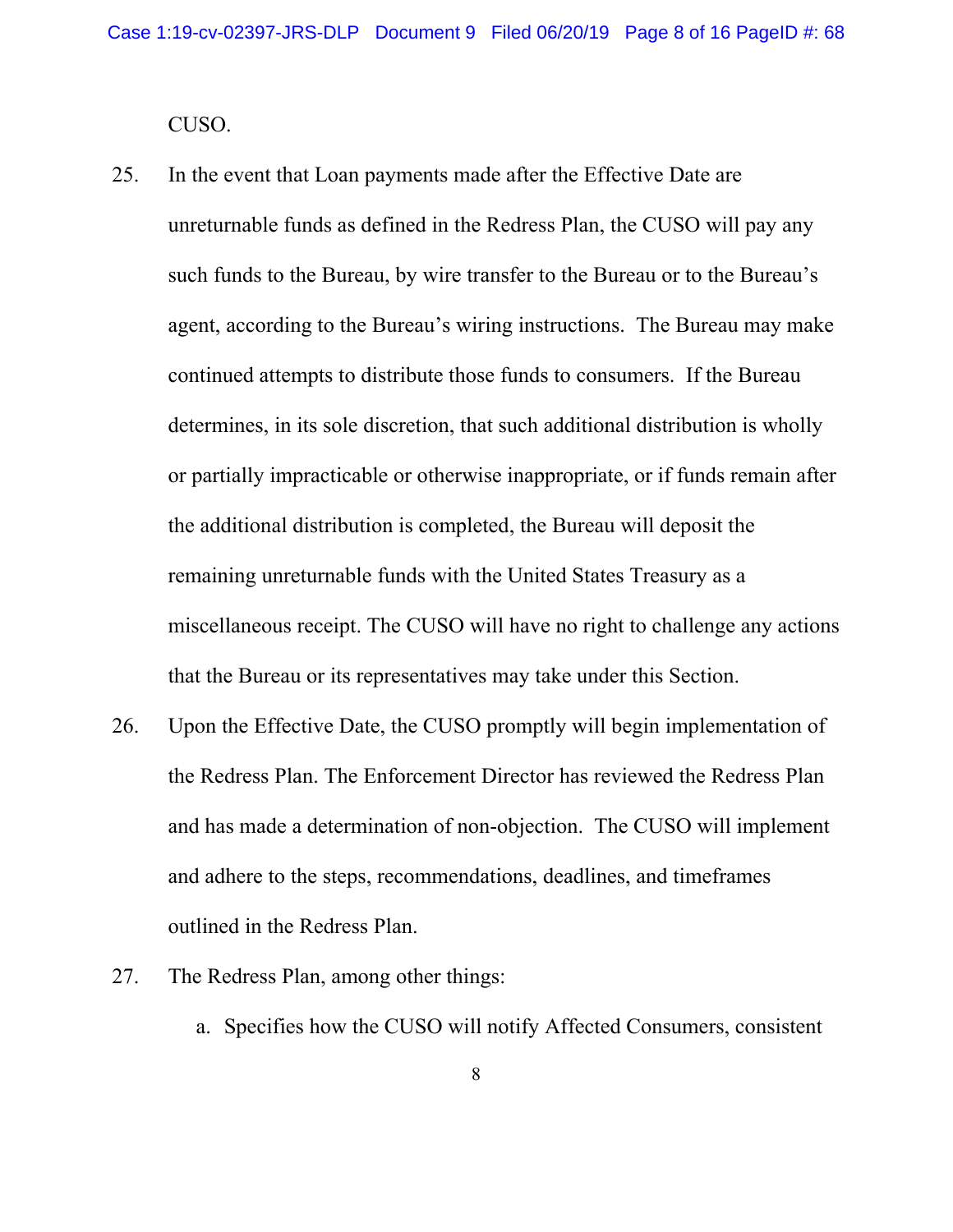with this Order, of (i) the new status of their Loans and (ii) the request to the Consumer Reporting Agencies for updated status of the credit reporting related to their Loans.

- b. Provides an exemplar of written communications to be sent by the CUSO or the Servicer to Affected Consumers regarding their Loans or the redress provided in this Order.
- c. Identifies a Servicer telephone number that will be active for 150 days after the Effective Date to assist Affected Consumers who have questions about the status of their Loan accounts, and describes the types of questions to which the Servicer will be prepared to respond.
- d. Specifies the efforts that the CUSO will undertake to prevent any payment made on a Loan from being accepted after the Effective Date, and the methods by which the CUSO will attempt to return to the payor any payment received after the Effective Date.
- 28. The CUSO may not condition the cancellation or discharge of debt, or the return of any payment made after the Effective Date, on any Affected Consumer or any person who made payments on the Loans waiving any right.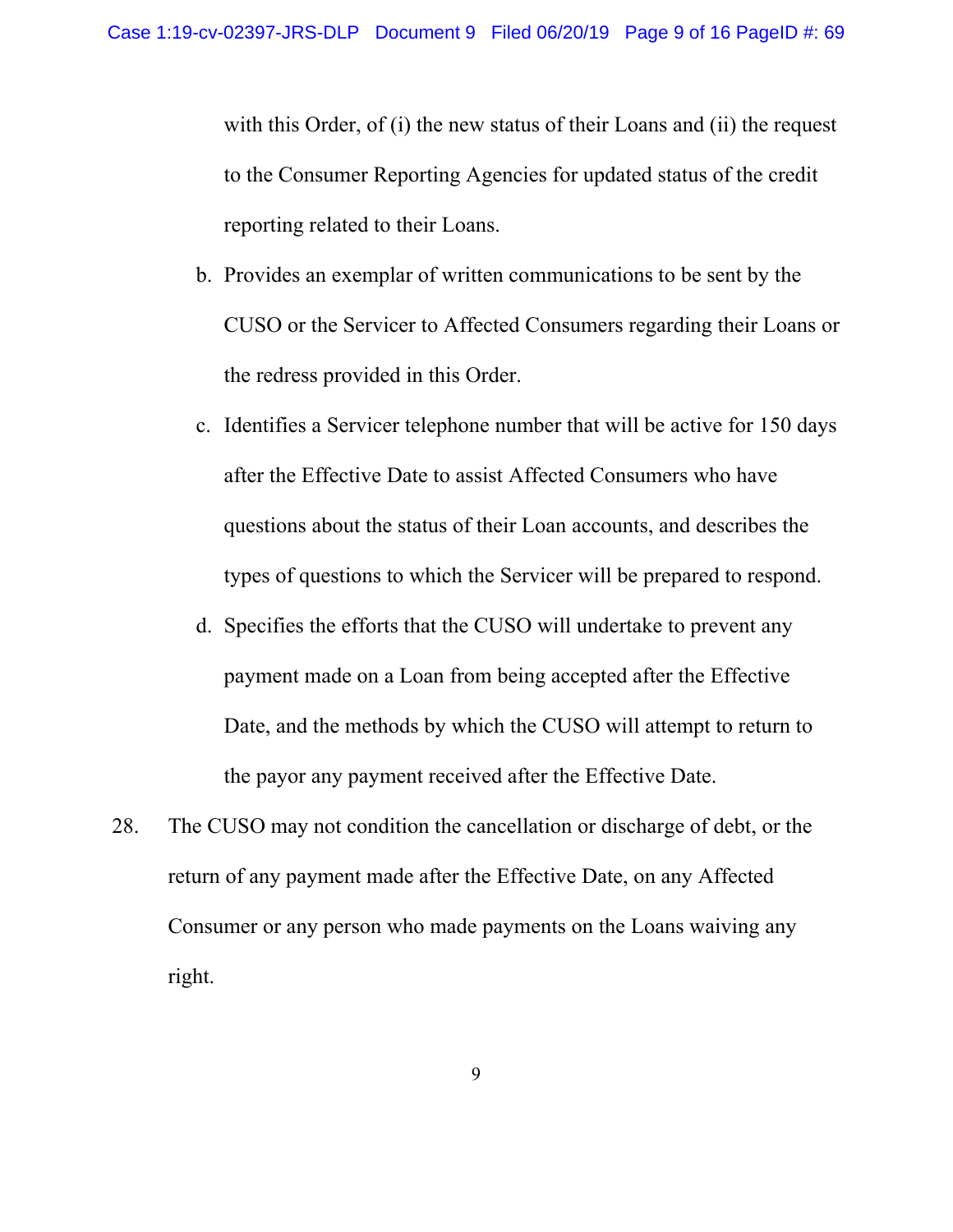#### **II.**

## **CONSUMER INFORMATION**

# **IT IS FURTHER ORDERED that:**

- 29. The CUSO, and its officers, employees, representatives, and agents who receive actual notice of this Order, whether acting directly or indirectly, may not disclose, use, or benefit from Consumer Information, except as follows:
	- a. Consumer Information may be disclosed if requested by a government agency or required by law, regulation, or court order;
	- b. Consumer Information may be used to effectuate and to carry out the obligations set forth in this Order; and
	- c. The restriction on the use of Consumer Information does not apply to the CUSO's participating credit unions.

## **III.**

# **REPORTING REQUIREMENTS**

#### **IT IS FURTHER ORDERED that:**

30. The CUSO will notify the Bureau of any development that may affect its compliance with obligations arising under this Order, including but not limited to dissolution, assignment, sale or merger of the CUSO, or other action that would result in the emergence of a successor entity to the CUSO;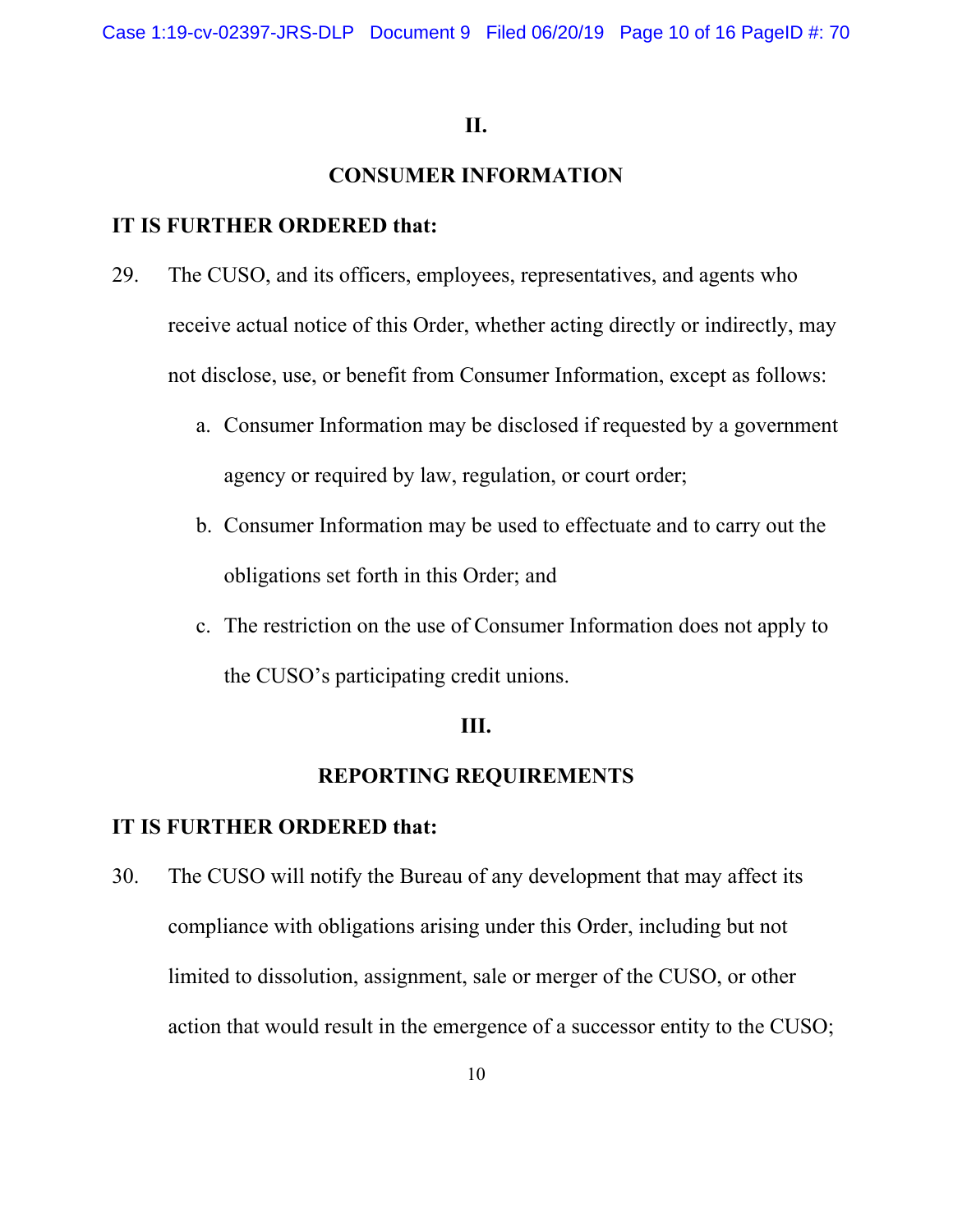the creation of a subsidiary, parent, or affiliate of the CUSO that engages in any acts or practices subject to this Order; the filing of any bankruptcy or insolvency proceeding by or against the CUSO; or a change in the CUSO's name or address. The CUSO will provide this notice, if practicable, at least 30 days before the development, but in any case no later than 14 days after the development.

- 31. Within 120 days of the Effective Date, the CUSO will submit to the Enforcement Director an accurate written compliance progress report that:
	- a. Describes in detail the manner and form in which the CUSO has complied with this Order; and
	- b. Attaches a copy of each Order Acknowledgment obtained under Section IV of this Order, unless previously submitted to the Bureau.

#### **IV.**

# **ORDER DISTRIBUTION AND ACKNOWLEDGEMENT IT IS FURTHER ORDERED that:**

32. Within 30 days of the Effective Date, the CUSO will deliver a copy of this Order to the Servicer and to the CUSO's board, as well as to any CUSO manager, employee, service provider, or other agent or representative who has responsibilities related to compliance with this Order.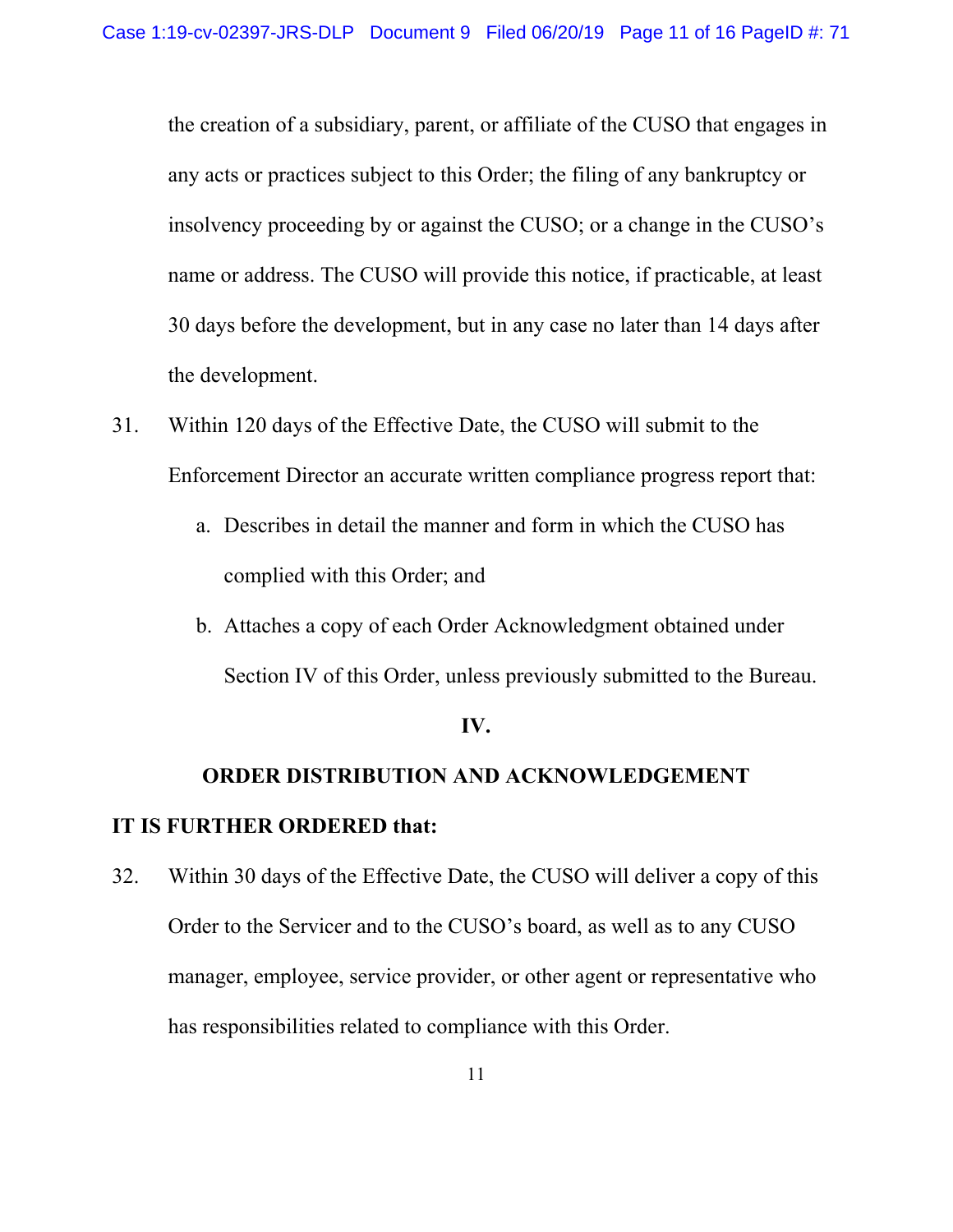33. The CUSO will secure a signed and dated statement acknowledging receipt of a copy of this Order, ensuring that any electronic signatures comply with requirements of the E-Sign Act, 15 U.S.C. § 7001 *et seq.*, within 30 days of delivery, from all persons and entities receiving a copy of this Order under Paragraph 32 hereof.

#### **V.**

#### **RECORDKEEPING**

# **IT IS FURTHER ORDERED that:**

- 34. The CUSO will maintain, until the first to occur of (a) the expiration of three years from the Effective Date or (b) the CUSO's dissolution, all documents and records necessary to demonstrate full compliance with this Order, including all submissions made to the Bureau pursuant to Paragraph 31(a) hereof.
- 35. Subject to the retention limitations provided in Paragraph 34 hereof, the CUSO must make the documents identified in Paragraph 34 hereof available to the Bureau upon the Bureau's request.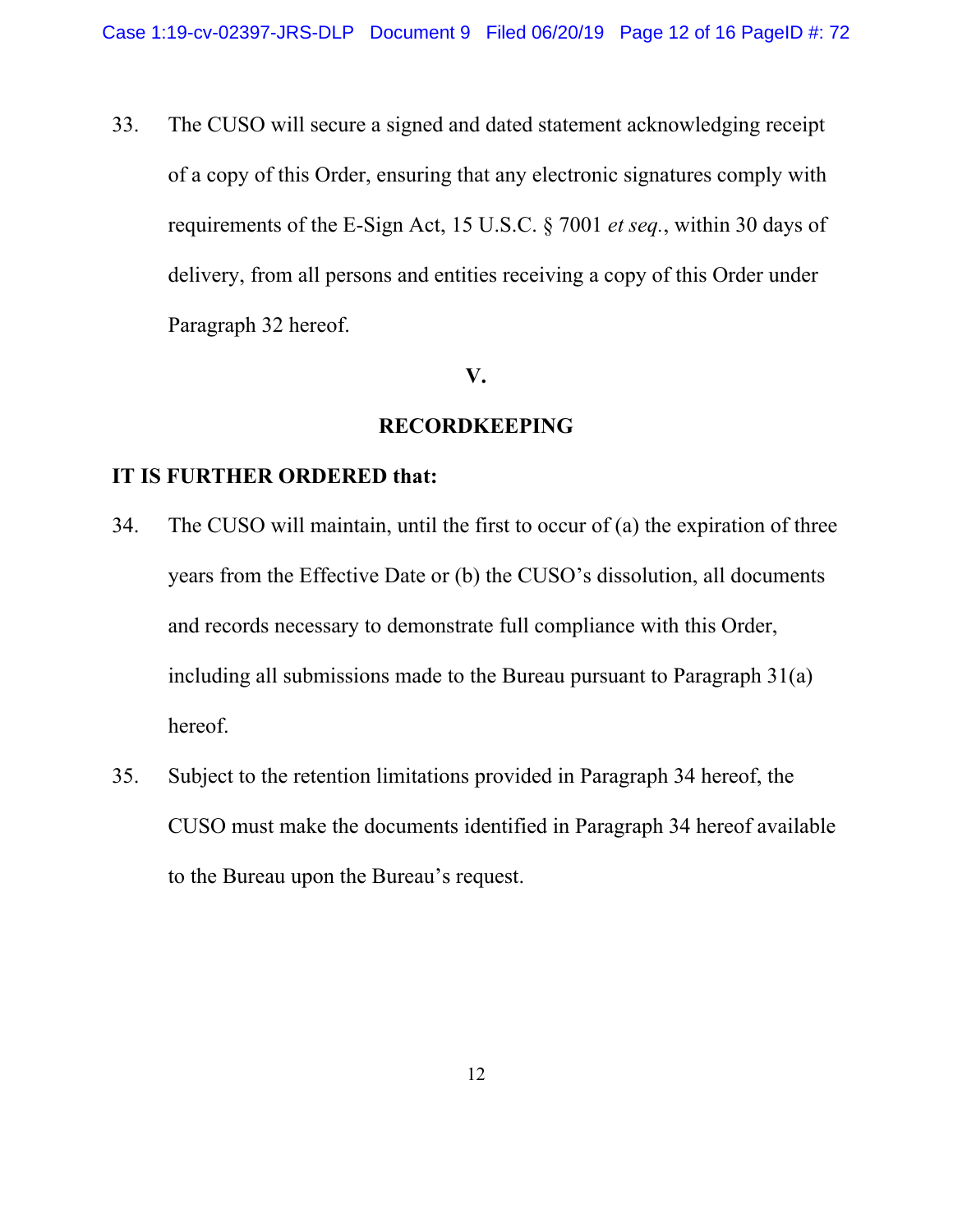Case 1:19-cv-02397-JRS-DLP Document 9 Filed 06/20/19 Page 13 of 16 PageID #: 73

## **VI.**

## **NOTICES**

# **IT IS FURTHER ORDERED that:**

36. Unless otherwise directed in writing by the Bureau, the CUSO will provide

all submissions, requests, communications, or other documents relating to

this Order that need to be sent to the Bureau in writing, with the subject line,

"Re: Student CU Connect CUSO, LLC, Case No. 1:19-CV-2397 (S.D.

Ind.)," and will send those materials by overnight courier or first class mail

to the below address and contemporaneously by email to:

Enforcement Compliance@cfpb.gov

Assistant Director for Enforcement Bureau of Consumer Financial Protection ATTENTION: Office of Enforcement 1700 G Street, N.W. Washington, D.C. 20552

## **VII.**

## **COOPERATION WITH THE BUREAU**

#### **IT IS FURTHER ORDERED that:**

37. Until the CUSO's dissolution, the CUSO will cooperate fully with the

Bureau in this matter and in any Bureau investigation related to or associated

with the conduct alleged in the Complaint. The CUSO will provide truthful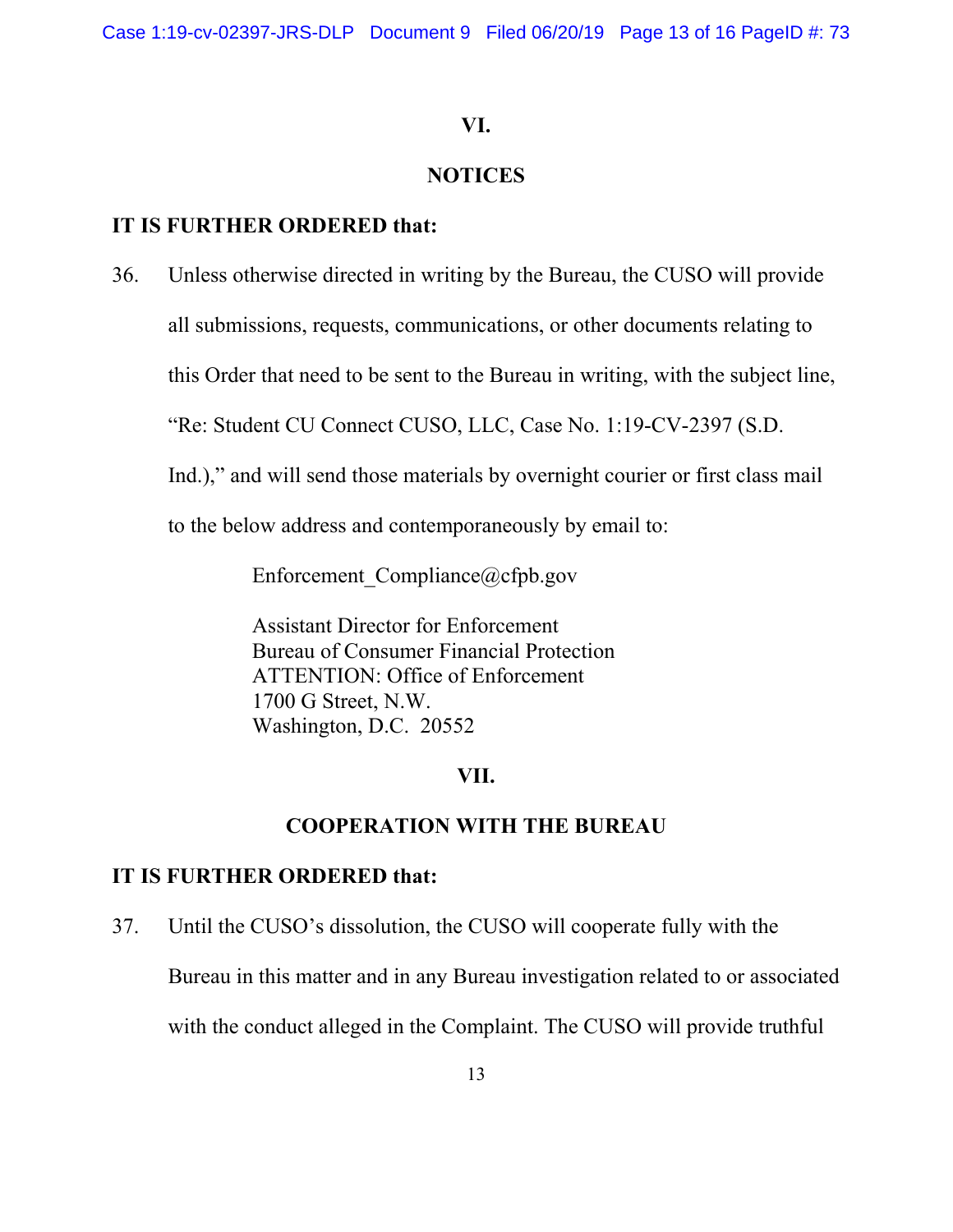and complete non-privileged, non-work product information, evidence, and testimony. The CUSO will appear and will cause its officers, employees, representatives, or agents to appear for interviews, discovery, hearings, trials, and any other proceedings that the Bureau reasonably may request upon 10 days written notice, or other reasonable notice, at such places and times as the Bureau may designate, without the service of compulsory process.

38. Nothing in this Order will limit the Bureau's lawful use of civil investigative demands under 12 C.F.R. § 1080.6, examinations under Federal Rules of Bankruptcy Procedure 2004, or any other discovery device available under federal statute or the Bankruptcy Code, 11 U.S.C. § 101 *et seq.*, subject to the CUSO's ability to seek a protective order.

#### **VIII.**

#### **RELEASE**

#### **IT IS FURTHER ORDERED that:**

39. The Bureau releases and discharges the CUSO from all potential liability for violations of law that the Bureau has or might have asserted based on the practices described in the Complaint, to the extent such practices occurred before the Effective Date and the Bureau knows about them as of the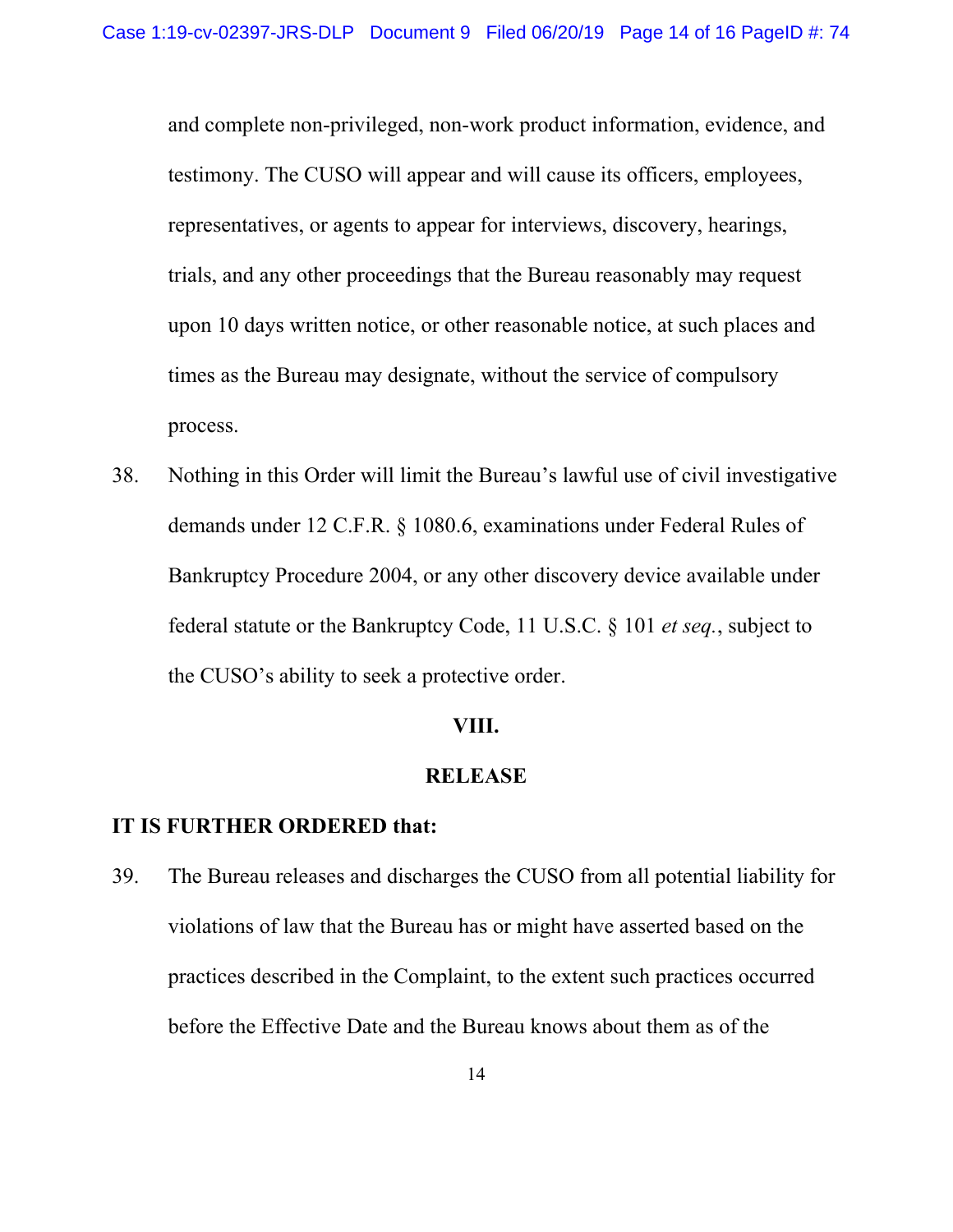Effective Date. The Bureau may use the practices described in the Complaint in future enforcement actions against the CUSO, including, without limitation, to establish a pattern or practice of violations or the continuation of a pattern or practice of violations or to calculate the amount of any penalty. This release does not preclude or affect any right of the Bureau to determine and ensure compliance with this Order, or to seek penalties for any violations of this Order.

40. This Order will not prejudice or otherwise negatively affect the Bureau's claims against any other party. Nothing in this Order will be deemed to preclude the Bureau from pursuing claims against other parties based on the practices described in the Complaint.

#### **IX.**

#### **MISCELLANEOUS**

#### **IT IS FURTHER ORDERED that:**

- 41. Each of the Parties is responsible for its own costs and expenses, including, without limitation, attorneys' fees.
- 42. Notwithstanding the provisions of Section X hereof, any time limit for performance fixed by this Order may be extended by mutual written agreement of the Parties and without further Court approval. Additionally,